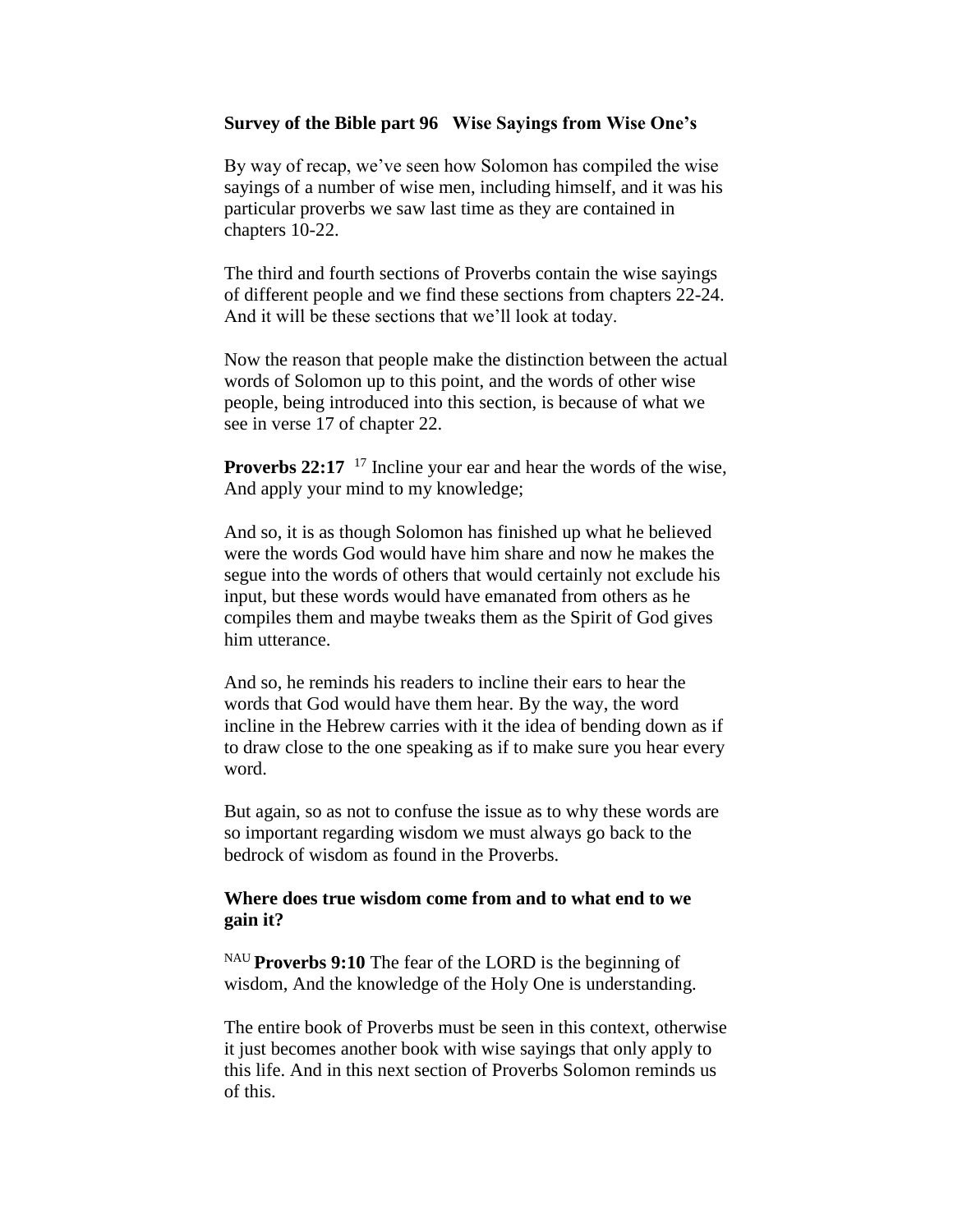**Proverbs 22:18-19** <sup>18</sup> For it will be pleasant if you keep them within you, That they may be ready on your lips.  $19$  So that your trust may be in the LORD, I have taught you today, even you.

And so, this wisdom of God is meant to be within us so that they may be ready on our lips.

# **By the way, where in the N.T. do we have a similar saying regarding being ready to have God's words on our lips?**

**1 Peter 3:15** <sup>15</sup> but sanctify Christ as Lord in your hearts, always *being* ready to make a defense to everyone who asks you to give an account for the hope that is in you, yet with gentleness and reverence;

Peter tells us to sanctify Christ as Lord in our hearts as Solomon tells us to keep this word from God within us. It is no coincidence that Jesus is called the Word who is in us.

But then Peter says to always be ready to make a defense to everyone who asks you to give an account of the hope that is in you, even as Solomon says to have these words ready on our lips as we trust the Lord.

And so, again we see that the reason for these wise sayings is ultimately to equip us to be disciples who can testify to the life that we have in Christ both in word and in deed.

**Proverbs 23:26-28** <sup>26</sup> Give me your heart, my son, And let your eyes delight in my ways.  $27$  For a harlot is a deep pit And an adulterous woman is a narrow well.  $^{28}$  Surely she lurks as a robber, And increases the faithless among men.

Now we can take a passage like this and conclude that Solomon is giving us a wise word about morals and ethics. Harlotry and adultery are certainly things that we as God's people should avoid.

As Solomon tells us here in this passage harlotry and adultery lurks as a robber which is instructive of being robbed of our character before a holy God.

But we must keep in mind the setting in which Solomon is writing. The nation of Israel is at its pinnacle during the reign of Solomon. There is no other nation or king like Israel and Solomon respectively.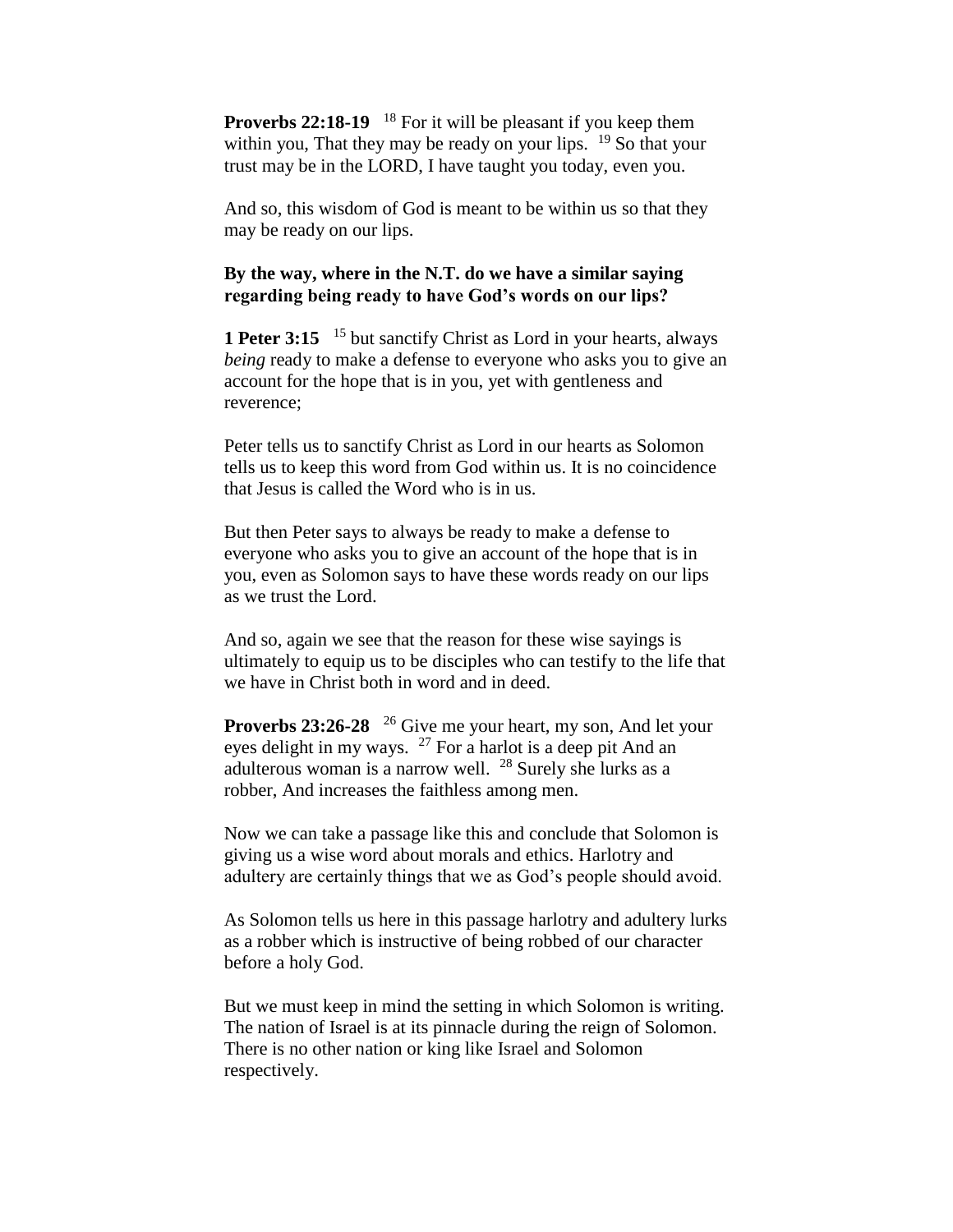But Solomon and Israel are not in their position because they are so good, but rather because of the promise of God to redeem a people for Himself.

### **But what was the warning from God to this people regarding harlotry long before Solomon came onto the scene?**

**Exodus 34:14-16**  $^{14}$  -- for you shall not worship any other god, for the LORD, whose name is Jealous, is a jealous God-- <sup>15</sup> otherwise you might make a covenant with the inhabitants of the land and they would play the harlot with their gods and sacrifice to their gods, and someone might invite you to eat of his sacrifice,  $16$ and you might take some of his daughters for your sons, and his daughters might play the harlot with their gods and cause your sons *also* to play the harlot with their gods.

Leviticus 20:6-7 <sup>6</sup> 'As for the person who turns to mediums and to spiritists, to play the harlot after them, I will also set My face against that person and will cut him off from among his people. <sup>7</sup> 'You shall consecrate yourselves therefore and be holy, for I am the LORD your God.

Yes, it is wise not to entertain harlots or adulterous affairs, but the bigger picture that Solomon is painting is that Israel must never consider any other God but the One true God, and by extension to the Israel of God today, the church, we must never entertain the wisdom of this world in favor of the wisdom from God as it relates to who our Messiah is and what He has done in redeeming a people for Himself.

We could take verse 26 as a direct statement from our heavenly Father.

**Proverbs 23:26** <sup>26</sup> Give me your heart, my son, And let your eyes delight in my ways.

Whoring after other gods by the church is something that God warns against, just as He warned Israel, and yet both have done so and we see the culmination of this warning to the church being worked out in history as the great apostasy begins to come to fruition.

**2 Thessalonians 2:1-4** Now we request you, brethren, with regard to the coming of our Lord Jesus Christ and our gathering together to Him,  $2$  that you not be quickly shaken from your composure or be disturbed either by a spirit or a message or a letter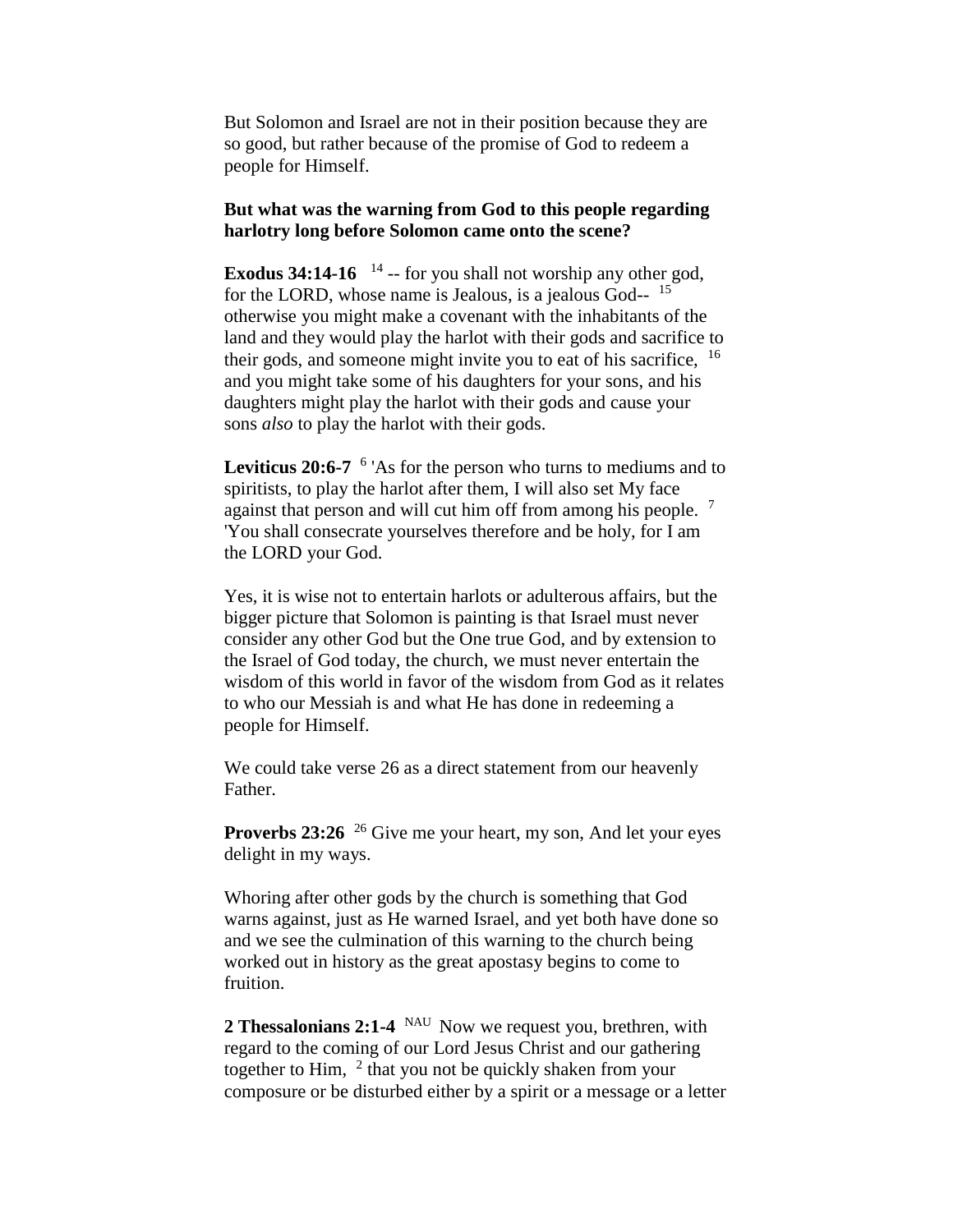as if from us, to the effect that the day of the Lord has come.  $3$  *Let no one in any way deceive you, for it will not come unless the apostasy comes first, and the man of lawlessness is revealed, the son of destruction,* <sup>4</sup> who opposes and exalts himself above every so-called god or object of worship, so that he takes his seat in the temple of God, displaying himself as being God.

## **The important question here is what is apostasy?**

It's a defection, a revolt against the truth.

### **So, is it possible for the world-at-large to apostosize?**

## **No. Why?**

Apostasy assumes you were in the truth before you rejected the truth. So the apostasy, by default, must be taking place within the camp that holds the truth.

# **And what camp would that be when Paul wrote to the Thessalonians?**

NAU **1 Timothy 4:1** But the Spirit explicitly says that in later times some will fall away from the faith, paying attention to deceitful spirits and doctrines of demons,

This falling away or departing from the faith assumes that these people at one point professed the faith. And of course there has been many people from the time of Paul to this present day who have done this.

But the point that Paul makes to the Thessalonians is that this apostasy will be headed up by Satan himself who will influence the church, as he did with Eve, to not trust God at His word and pursue a path without God's truth.

And so, when Paul says, "the man of lawlessness is revealed, the son of destruction, <sup>4</sup> who opposes and exalts himself above every so-called god or object of worship, so that he takes his seat in the temple of God, displaying himself as being God", he is speaking about someone who is in the church, which is what the designation "temple of God" means.

The temple of God was always where the people of God met with the Lord. You and I in Christ are referred to as a holy temple.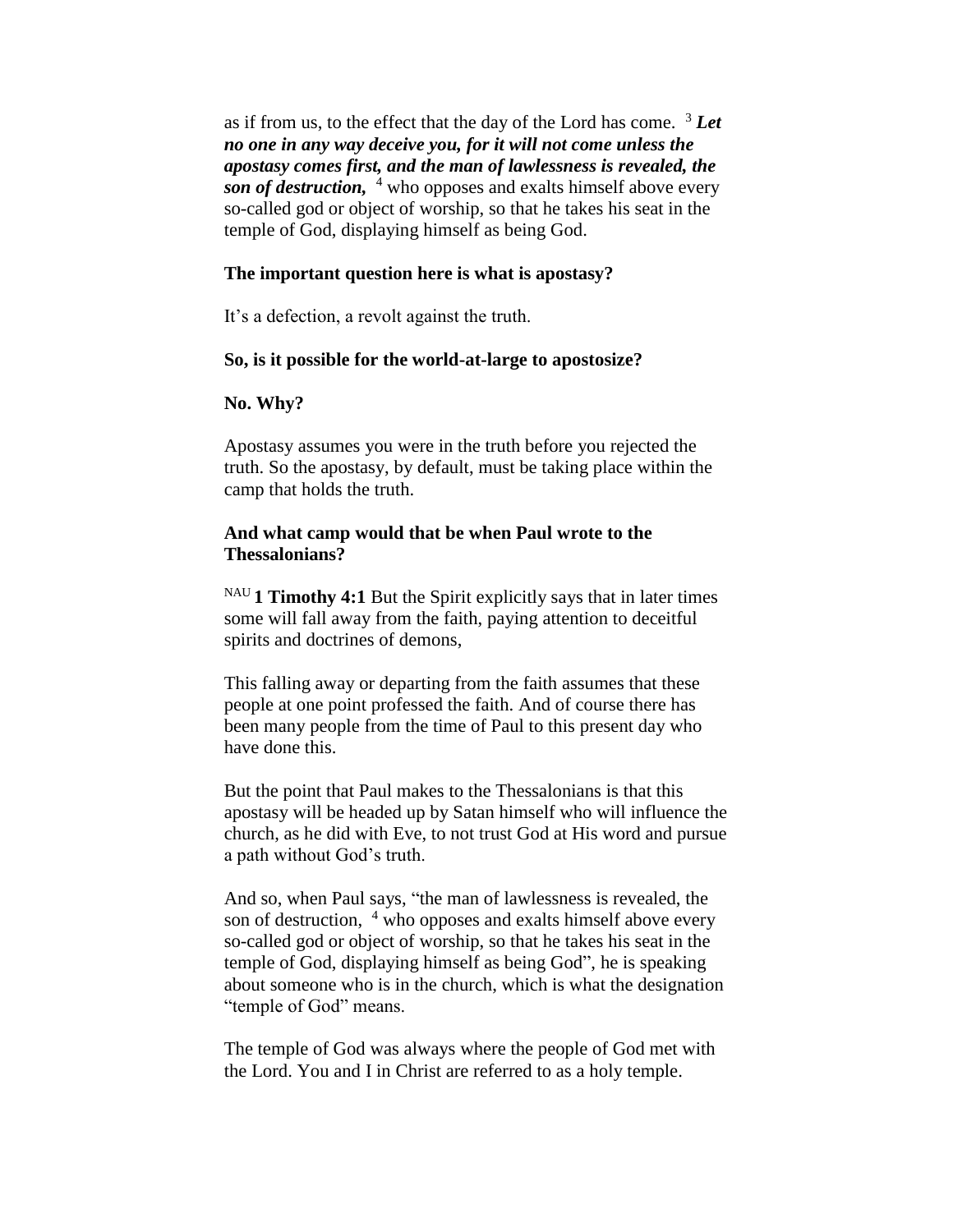**Ephesians 2:19-22** <sup>19</sup> So then *you* are no longer strangers and aliens, but you are fellow citizens with the saints, and *are of God's household*, <sup>20</sup> having been built on the foundation of the apostles and prophets, Christ Jesus Himself being the corner *stone*, <sup>21</sup> in whom *the whole building, being fitted together, is growing into a holy temple in the Lord*, <sup>22</sup> in whom you also are being built together into a dwelling of God in the Spirit.

There is nothing more intimate than to be in the midst of this temple with God. But there will be a pseudo-temple, a false church within the church, or true people of God, where the man of lawlessness, that is the one who opposes God's truth will set himself up as God Himself, which is to take God's place within the church.

Some say that this is the Roman Catholic church with the pope who sits in the place of Christ. And though it is true that Rome has apostasized from the faith, they no longer represent the true church and haven't for hundreds of years despite the press they get from the media as being the true representation of Christianity.

In the end, when Satan is released to deceive the nations, he will be the one responsible for dismantling the church to the degree that he and his representatives will deny Christ and yet we know that in the end not even he can accomplish such a task. And Paul points this out to the Thessalonians as well.

NAU **2 Thessalonians 2:8** Then that lawless one will be revealed whom the Lord will slay with the breath of His mouth and bring to an end by the appearance of His coming;

Here Paul is referring to the last day, the great day of God's wrath, the same day that the saints will be resurrected to be with the Lord forever, the same day Jesus spoke of in John 6.

**John 6:39-40** <sup>39</sup> "This is the will of Him who sent Me, that of all that He has given Me I lose nothing, but raise it up on the last day.  $40$  "For this is the will of My Father, that everyone who beholds the Son and believes in Him will have eternal life, and I Myself will raise him up on the last day."

By the way, Martha understood this regarding her brother Lazarus when Jesus confronted her about the resurrection.

**John 11:24** <sup>24</sup> Martha said to Him, "I know that he will rise again in the resurrection on the last day."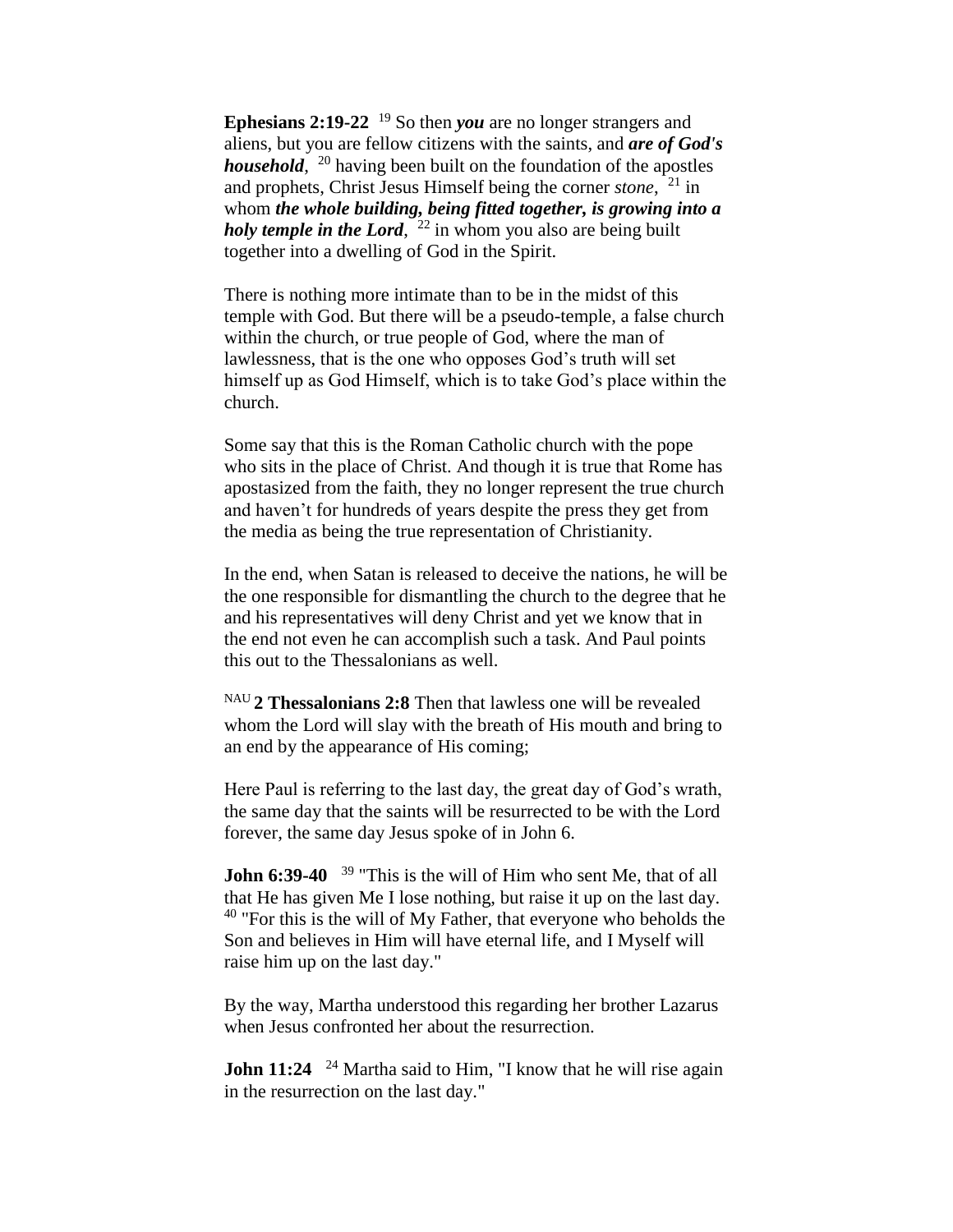This last day is also characterized by the last trumpet when Christ finally returns for His people, of which Paul speaks in 1Corinthians.

**1 Corinthians 15:51-53** <sup>51</sup> Behold, I tell you a mystery; we will not all sleep, but we will all be changed,  $5^2$  in a moment, in the twinkling of an eye, at the last trumpet; for the trumpet will sound, and the dead will be raised imperishable, and we will be changed. <sup>53</sup> For this perishable must put on the imperishable, and this mortal must put on immortality.

But the thing that God says is that there will be a general denial of the truth as the apostasy within the church seems to win out over the truth.

When we see this, and we are seeing signs of it today, look for the Lord who saves and who will win in the end as he slays with the breath of His mouth the final affront of those who come against Him.

Solomon warned against this almost three thousand years ago and the Lord promises to put this rebellion against Him to an end one day. And today we see the birth pangs of this apostasy of the church all around us.

The church has become drunk with the wisdom of this world as many quarters of the church staggers to walk in the paths of people like Charles Darwin, Immanuel Kant and the rest of the philosophers of this age. Oh, wait a minute, Solomon spoke of these folks as well.

**Proverbs 23:30-35** <sup>30</sup> Those who linger long over wine, Those who go to taste mixed wine.  $31$  Do not look on the wine when it is red, When it sparkles in the cup, When it goes down smoothly;  $32$ At the last it bites like a serpent And stings like a viper.  $33$  Your eyes will see strange things And your mind will utter perverse things. <sup>34</sup> And you will be like one who lies down in the middle of the sea, Or like one who lies down on the top of a mast.  $35$  "They" struck me, *but* I did not become ill; They beat me, *but* I did not know *it*. When shall I awake? I will seek another drink."

Is Solomon warning the wayward person not to find his solace in the bottom of a bottle? Probably, but the real wisdom here that he shares has nothing to do with being a drunkard. The real issue here, like the harlotry he alludes to, is still related to the group he is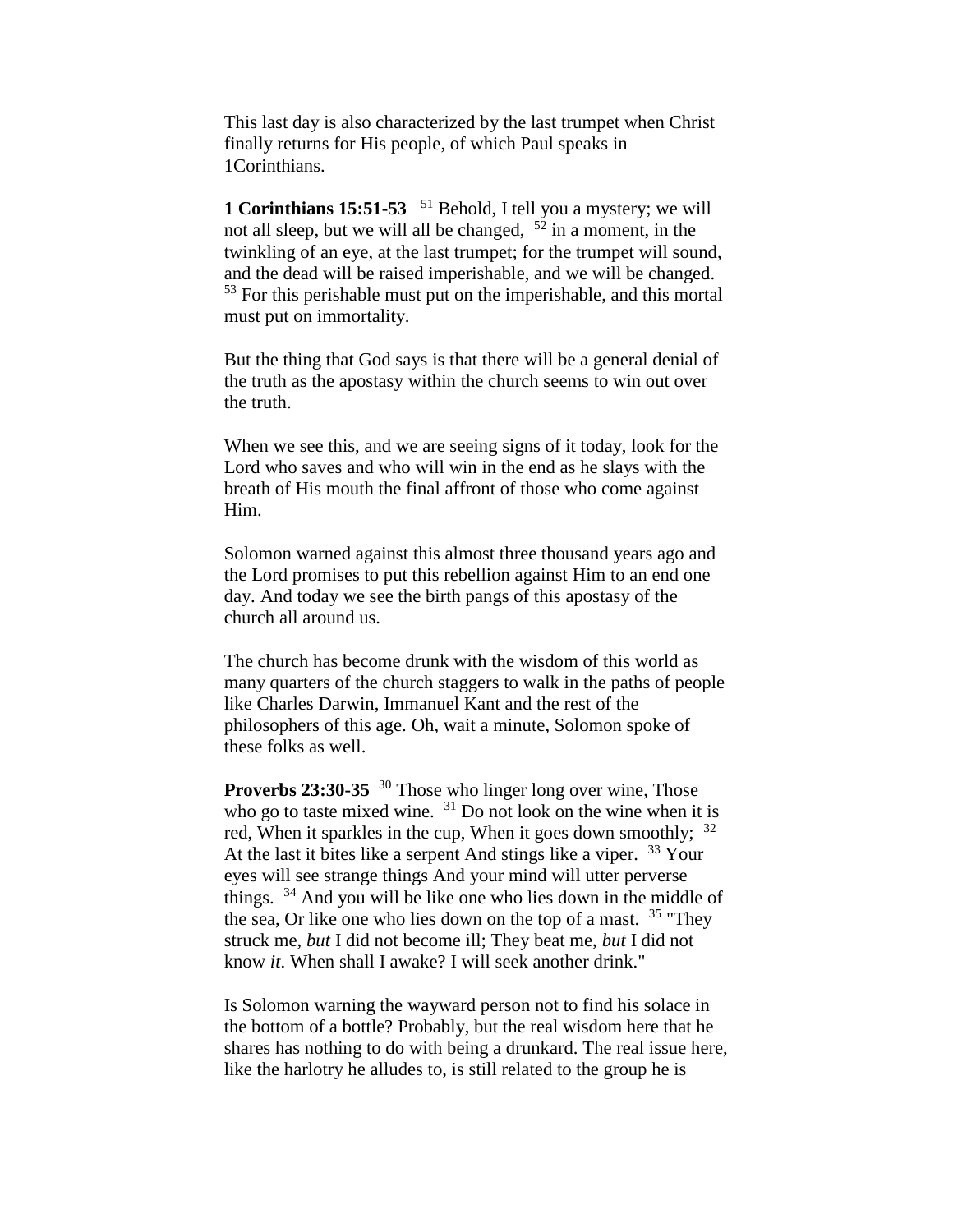addressing; Israel, as a nation, who is inclined to dull their senses with the world's wisdom and whore after other gods.

Those who linger over wine are those who won't stop drinking. Those in the body of Christ who have drunk deep of the philosophy of men have abandoned the truth of God in favor of a temporary high that only satisfies in this world.

**Proverbs 23:31** <sup>31</sup> Do not look on the wine when it is red, When it sparkles in the cup, When it goes down smoothly;

There is something enticing about the world and its ways, especially when you conclude, as did Eve, has God really said?

In other words, do I really have to approach this life as if I'm accountable to the creator? Do I really have to align myself with the One who said obey and live, disobey me and die?

Or do I, like Eve, listen to the one who said, you will surely not die.

Eve became drunk on the enticement of a lie about a fruit that seemed good for food, a delight to the eyes, and desirable to make *one* wise,

But Solomon says that this kind of wisdom will bite you in the end.

**Proverbs 23:32-33** <sup>32</sup> At the last it bites like a serpent And stings like a viper. <sup>33</sup> Your eyes will see strange things And your mind will utter perverse things.

Can too much alcohol do this to people? Yes, but Solomon has bigger things to point out to Israel and by extension, to the church today. The lie in the garden is making a come-back among the people of God today, because many in the church are drinking deeply of the poison of this world, and though they may be in the party mode of thinking their celebration apart from God's word is going to save them, in the end it will bite them like a serpent.

And that serpent is the same one Eve dealt with, and I might add, unsuccessfully.

When the fear of the Lord is not before the eyes of His people, they fear nothing and no one, because they have replaced the one true God with themselves and ultimately God will be pushed out of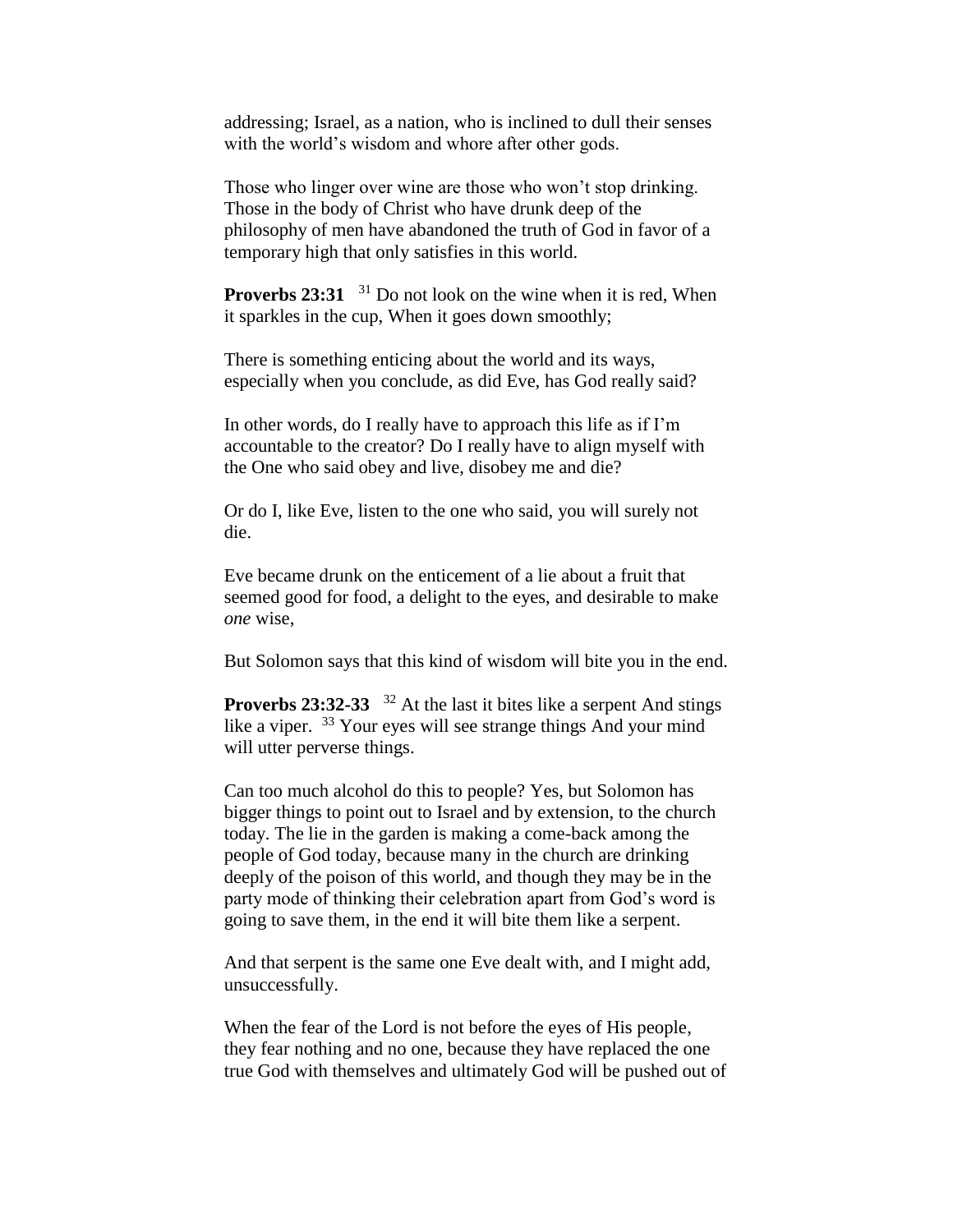His temple with complete lawlessness, which is to say complete disregard for the word of God.

But, in reality, God is not pushed out of His temple, because the only temple that will stand is the temple of God in which He resides by His Spirit, His people.

Yes, the outward temple, the outward manifestation with its steeples and buildings may seem to have excluded God, but nothing, not even the gates of hell can stop the true church from going forward with the truth of who God is and what He has done in sending His Son to purchase a people for Himself.

Proverbs 23:33-34 <sup>33</sup> Your eyes will see strange things And your mind will utter perverse things. <sup>34</sup> And you will be like one who lies down in the middle of the sea, Or like one who lies down on the top of a mast.

The eyes of those who drink of the world's ways cannot see straight. And their minds are not thinking after the thoughts of Christ. What they call wisdom is utter foolishness as they do things that are consistent with that wisdom; lying down in the middle of the sea or on to of a mast.

**Proverbs 23:35**  <sup>35</sup> "They struck me, *but* I did not become ill; They beat me, *but* I did not know *it*. When shall I awake? I will seek another drink."

When you have bought a lie nothing of the truth seems to phase you. Like the drunk who has no idea of how he has been abused in his stupor, and who, when he finally comes to, decides the solution to his problem is to have another drink, the one in the church who does not seek the wisdom of the Lord, will not acknowledge the truth whether they're beat over the head with it or not.

And in the final analysis their solution is more of the world. "I will seek another drink."

I'll end with this.

**1 Corinthians 1:20-21** <sup>20</sup> Where is the wise man? Where is the scribe? Where is the debater of this age? Has not God made foolish the wisdom of the world? <sup>21</sup> For since in the wisdom of God the world through its wisdom did not *come to* know God, God was well-pleased through the foolishness of the message preached to save those who believe.